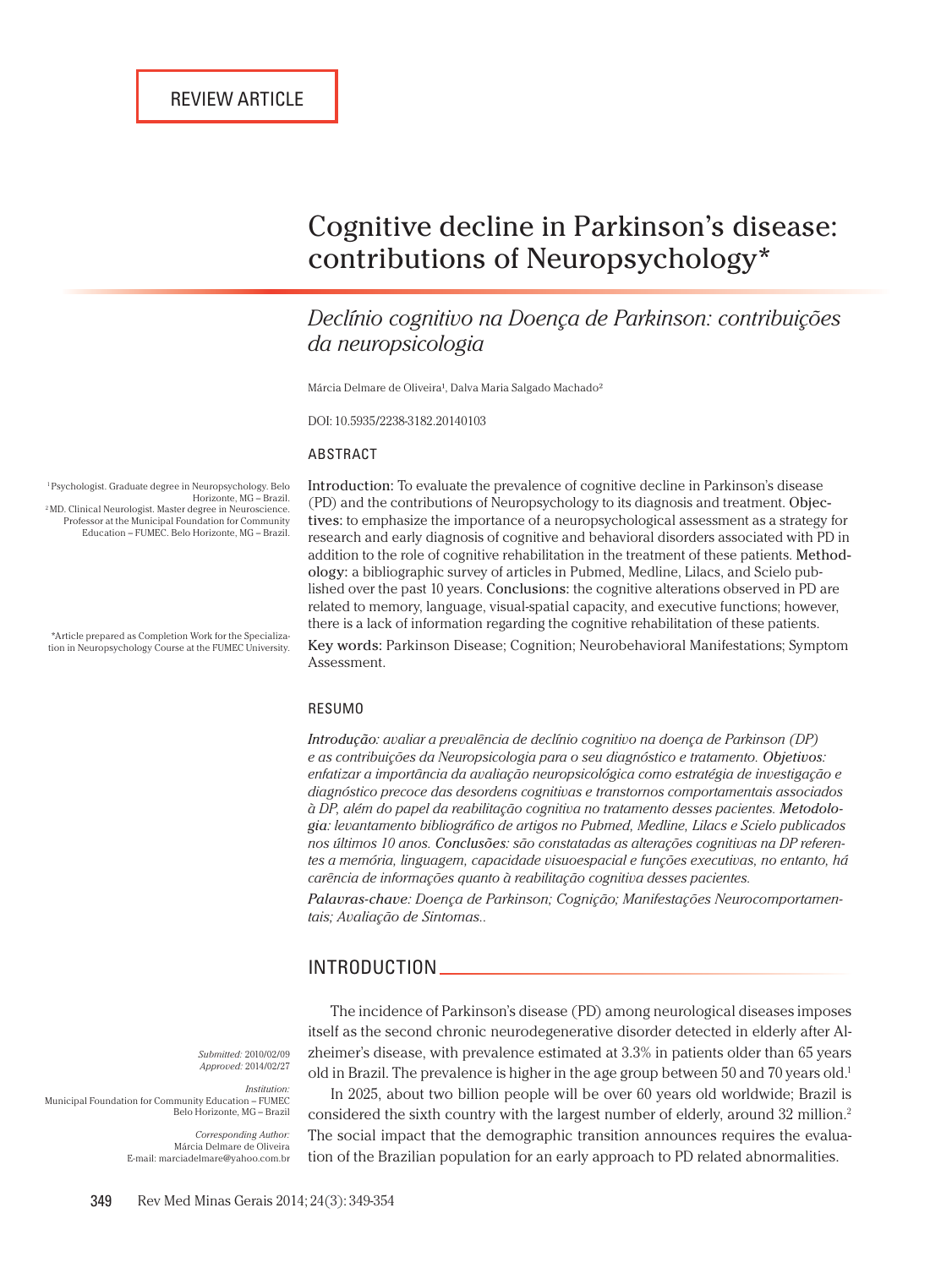There is great scientific difficulty in the identification of the etiology of PD, which is so far, obscure. However, several factors may be triggering such as: action of environmental neurotoxins, atherosclerosis, excessive accumulation of free oxygen radicals, viral infections, head injuries, use of antipsychotic medications, and, in 30% of cases, genetic factors.

PD, although traditionally recognized as a movement disorder, evolves with non-motor symptoms of relevant disability in all its stages. Cognitive dysfunctions, psychiatric changes, sleep disturbances, autonomic dysfunction, and pain are common. In this revision the cognitive losses during PD are highlighted.3,4

#### MATERIAL AND METHODS

A bibliographical survey was conducted over the PD theme and cognitive functions using the Lilacs, Pubmed, Scielo, and Medline databases in search of articles, preferably dated from 2000. The reading of the articles allowed the identification of the most committed cognitive domains in PD bearers, with or without dementia, like the following: executive functions, visual-spatial skills, memory, attention, and language.

#### ANATOMOPATHOLOGICAL CHARACTERISTICS OF PD

In the anatomopathological point of view, PD is characterized by multiple monoaminergic dysfunctions including disability in the dopaminergic, cholinergic, serotonergic, and noradrenergic systems.5

The pathological process begins in the dorsal motor nucleus of the vagus and anterior olfactory with caudo-rostral progression in six stages (Table 1).<sup>6,7</sup> In its early stage, alterations occur mainly in the dorsal motor nucleus of the glossopharyngeal and vagus nerves in addition to the intermediate reticular and anterior olfactory bulb zone leading to constipation, sleep disorders, and hyposmia. In the second stage, additional involvement of the raphe nuclei, nucleus gigantocellular reticular nucleus, and locus ceruleus complex are observed, which can induce depression, anxiety, sleep disturbances, and pain of central origin. In the third stage, the degeneration of the compact part of the substantia nigra in the midbrain determines the onset of motor symptoms, abnormalities in the

sleep-wake cycle, and mild cognitive disorder such as decreasing capacity of abstraction, losses in operating memory, both in inattention amplitude and cognitive processing speed. In the fourth stage, the injuries mainly affect the temporal mesocortex and amygdala creating mnemonics and executive dysfunctions, and neuropsychiatric alterations. In the fifth stage, the involvement of the neocortex occurs, particularly in the prefrontal areas, and of sensitive associations accentuating the cognitive dysfunction. In the last stage, the diffuse involvement of the primary cortical areas is observed, and therefore, motor difficulties are aggravated with the possibility of installation of dementia.7,8

| <b>Table 1 - Correlation between the neuropatholo-</b> |
|--------------------------------------------------------|
| gical stages, the structures involved, and clinical    |
| manifestations in Parkinson's disease (according)      |
| to Braak et al <sup>6</sup>                            |

| Neuropathological<br>stages | <b>Structures</b><br>involved                                                           | <b>Clinical</b><br>manifestations                                      |
|-----------------------------|-----------------------------------------------------------------------------------------|------------------------------------------------------------------------|
| 1                           | - n. dorsal motor<br>of the vagus<br>- reticular formation<br>- n. anterior olfactory   | - constipation<br>- sleep disorders<br>$(DC - REM)$<br>- hyposmia      |
| $\overline{2}$              | - n. caudal of the raphe<br>- reticular formation<br>- n. coeruleus and<br>subcoeruleus | - depression<br>- sleep disorders<br>- primary central pain            |
| 3                           | - locus niger<br>- n. basals of the<br>forebrain                                        | - motor classic sympt.<br>- cognitive alter. and<br>sleep disord.      |
| $\overline{4}$              | - temporal mesocortex<br>- amygdala<br>- n. oral of the raphe                           | - bradifrema<br>- apathy<br>- SED and depression                       |
| 5                           | - pre-frontal areas<br>- sensitive neocortex<br>- insula<br>- angle swivel              | - inattention and<br>hypomnesia<br>- agnosia and apraxia<br>- dementia |
| $6\overline{6}$             | - pre-motor areas<br>- primary motor area<br>- areas of sensitive<br>association        | - sensorial-motor<br>dysfunctions<br>- severe dementia                 |

The neurobiological mechanisms involved in dementia associated with PD are not completely understood. The involvement of dopaminergic handles from the midbrain to other subcortical nuclei is observed (frontostriatal non-motor circuit), alteration of cholinergic projections to the cerebral cortex and neuropathological elements, similar to those found in Alzheimer's disease and Lewy bodies, with cellular and synaptic loss in the cortical and limbic structures.5 The involvement of domains of responsibility in the frontal lobe leads to cognitive losses that are characteristics of the disease such as: operating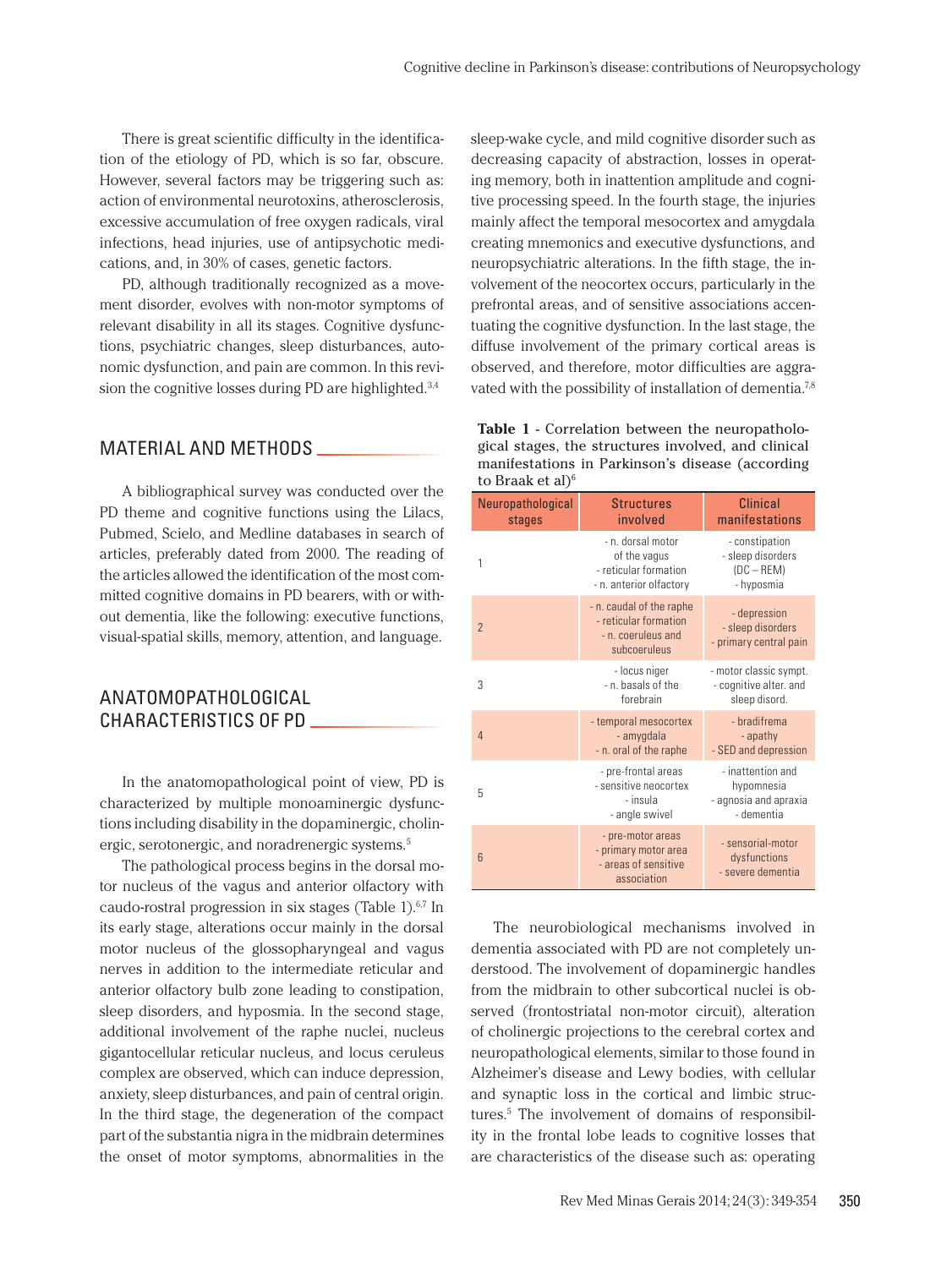memory deficiency, attention alteration, and reduced performance in executive functions.9

## COGNITIVE LOSSES IN PD – CLINICAL CHARACTERISTICS

The cognitive domains most involved in people with PD, with or without dementia, are related to executive functions, visual-spatial skills, memory, attention, and language. These cognitive difficulties are often associated with bradykinesia and rigidity, being less frequent when the tremor constitutes the predominant symptom.10

The early recognition of these alterations is important and can be useful for the introduction of new therapeutic strategies because the cognitive loss seems to associate with the development of neuropsychiatric manifestations, mainly major depression, with influence over disease evolution.<sup>11</sup>Among cognitive alterations, dementia is the most severe state of the disease, increasing the risk of death due to clinical complications linked to respiratory functioning, side effects of medications that can lead to sedation, and cardiac disorders.<sup>12</sup>

The prevalence of dementia in PD varies from 24 to 31% and its risk factors are: old age, severity of motor impairment, rapid progression of disease, emergence in old age; low response to levodopa with exuberant side effects; early presence of hallucinations, gravity, and akinetic rigid forms.13 The Mini Mental Status Exam (MMSE) with a low score and the Mini Mental Parkinson Test (MMP) appear to be significant predictors for the manifestation of dementia.<sup>10,14</sup> Early postural instability can also be a risk factor for cognitive loss in these patients. There is an association between dementia and the degree of clinical impairment, with the inclusion ofa higher incidence of autonomic involvement and depressive and psychotic symptoms in these cases.13

Dementia in PD refers to the set of cognitive and behavioral alterations that develop at least 12 months after the installation of motor alterations. And when symptoms appear in the first 12 months of disease evolution, the criterion for the diagnosis of dementia with Lewy bodies is fulfilled.15

Dementia in PD seems to consist of a subcortical dis-executive syndrome, with attention, executive functions and, secondarily, memory impairment.<sup>16</sup>Thus, reduction or lack of initiative for spontaneous activities, inability to develop successful strategies for problem solving, slowness in global information processing and mnestic processes, visual-spatial perception impairment, and difficulties in conceptualization in the generation of lists of words are detected.

In addition to motor alterations, motor cognitive functioning disorders with losses in language, attention amplitude, visual-spatial skills, and executive functioning is noted in PD and in patients without diagnostic criteria for dementia, even in their early stages.17

#### NEUROPSYCHOLOGICAL EVALUATION IN PD

The neuropsychological approach consists in strategic and interventional diagnosis useful and necessary for an early detection of risk factors for dementia, prevention of complications, and cognitive, emotional, and global social rehabilitation, both for the patient and their family members or caregivers. The identification of damage and establishment of appropriate follow-up of patients allows a more specific and individualized clinical treatment.18

The neuropsychological functions constitute a group of complex cognitive functions including attention, memory, language, reasoning, and executive and visual-spatial functions.

The main cognitive alterations in PD carriers are executive and visual-spatial functions, which are essential for performing activities of daily living. The main neuropsychological instruments to evaluate these functions are: MMSE, Mattis Dementia Rating Scale (MDRS), SCales for Outcomes in PArkinson's disease-COGnition (SCOPA-COG), Wisconsin Card Sorting Test (WCST), Frontal Evaluation Battery (FAB), WAIS III Subtests: Digits amplitude - Reverse Order (RO), Verbal Fluency Test (Animals Category), Hooper Visual Organization Test(HVOT), Judgment of Line Orientation – V Shape (JOL), and the Clock Drawing Test (Table 2).19

| <b>Table 2</b> - Neuropsychological instruments for the eva- |
|--------------------------------------------------------------|
| luation of altered cognitive functions in PD                 |

| <b>Cognitive functions</b>  | Neuropsychological<br>indicated instruments                                                       |  |
|-----------------------------|---------------------------------------------------------------------------------------------------|--|
| Executive functions         | WCST, FAB, Stroop. Trails A and B                                                                 |  |
| Language                    | Verbal Fluency (Animal Category), Boston                                                          |  |
| Attention                   | Digits (WAIS-III), Sequence of<br>Numbers and Letters (WAIS III),<br>Stroop, WCST, Trails A and B |  |
| Memory                      | Verbal Fluency, MMSE, Digits (WAIS III)                                                           |  |
| Visual-spatial organization | Hooper, CDT                                                                                       |  |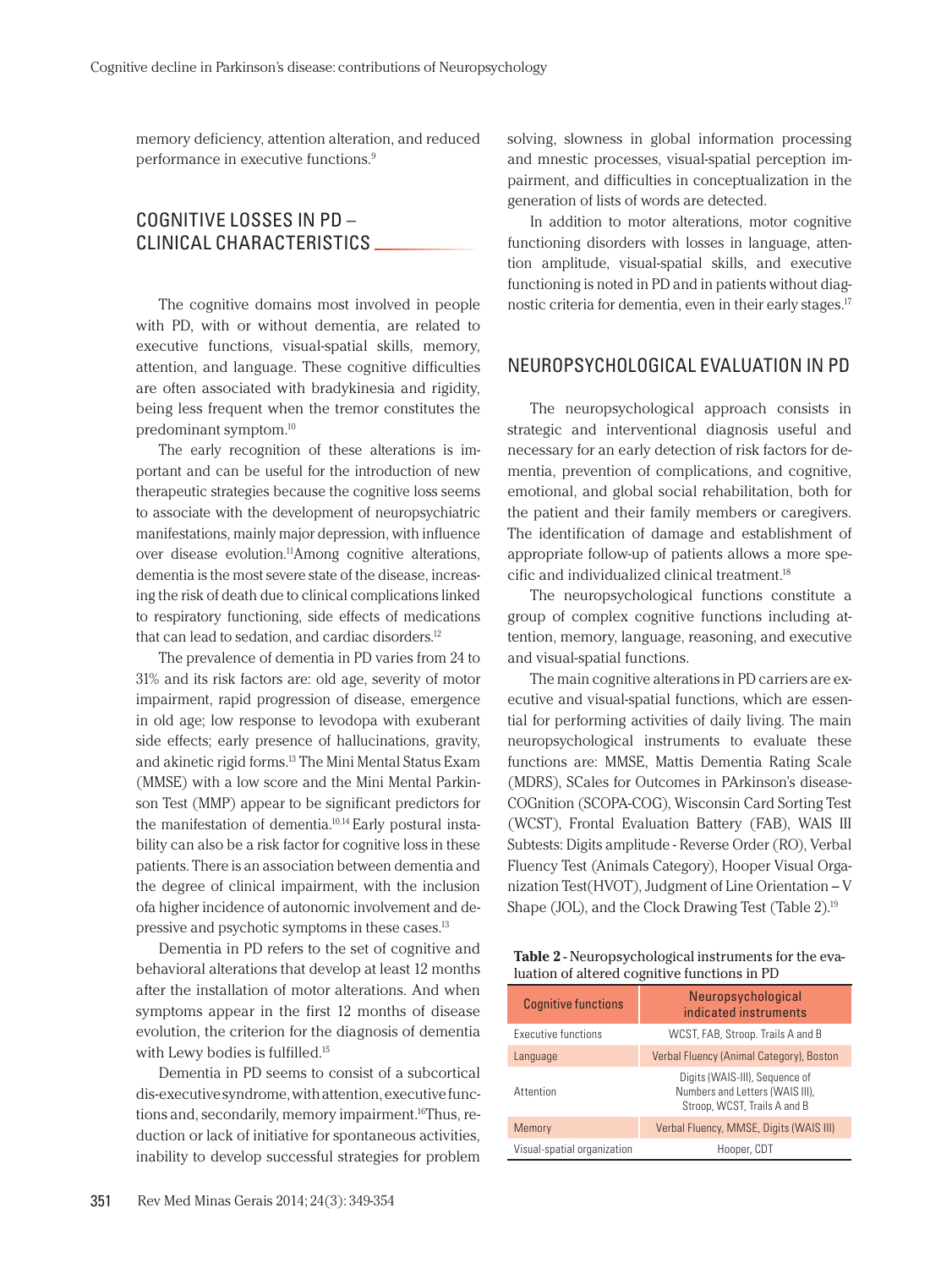The MMSE is probably the most widely used instrument, with versions in several languages and countries and validated for the Brazilian population, providing information on various cognitive parameters, containing questions grouped into seven categories, each one designed to evaluate specific cognitive functions such as temporal orientation (five points), spatial orientation (five points), record of three words (three points), attention and calculation (five points), memory of three words (three points), language (eight points), and constructive visual capacity (one point). The MMSE score can vary from a minimum of zero points, which indicates the highest degree of cognitive impairment to up to a maximum of 30 points, which corresponds to the best cognitive ability.<sup>20</sup>

The MDRS is composed of 36 items, distributed in five subscales: attention (eight items, total of 37 points), initiation and perseveration (11 items, total of 37 points), construction (six items, total of 6 points), conceptualization (six items, total of 39 points), and memory (5 items, total of 25 points). The sum of the five subscales provides a total that represents the degree of cognitive impairment and/or severity of dementia.21

The SCOPA-COG is an instrument developed specifically to evaluate dementia associated with PD, measuring the following cognitive domains: learning ability, attention, and executive, visual-spatial, and memory functions.<sup>22</sup>

The WCST is an instrument created in 1948, extended and subsequently revised, which assesses abstract reasoning and ability of the subject to generate troubleshooting strategies in response to changing conditions of stimulation.23 Thus, it can be considered a measure of flexibility of thought. Designed for the general population, it became increasingly employed as a tool in clinical neuropsychological assessment of executive functions involving the frontal lobes. $24$  It is composed of four stimulus cards and 128 response cards, represented with figures of different shapes (crosses, circles, triangles, or stars), colors (red, green, yellow, or blue), and a number (one, two, three, or four). On the task, the examinee is asked to combine stimulus cards with response cards. For each combination performed the subject receives the feedback of right or wrong from the examiner. The principle of combination is previously established and is never revealed to the examinee. The idea is that the subject can use the feedback from the examiner to maintain or develop new strategies.<sup>23</sup>

The FAB is a new neurocognitive evaluation instrument that has been shown to be useful for tracking problems in executive functions associated with the functioning of the frontal cortex in the human brain. The battery comprises six subtests that evaluate the formation of concepts (abstraction), verbal fluency (mental flexibility), motor programming, susceptibility to interference (tendency to distraction), and inhibitory control and autonomy. They are: similarities, verbal fluency (cognitive flexibility), motor series, conflicting instructions, inhibitory control (Go-No Go), and manual grip – autonomy.<sup>25</sup>

The WAIS-III scale<sup>26</sup> is an instrument adapted and validated for Brazil, indicated for adults of age between 16 and 89 years. This is a complete test, with broad interpretation from 14 subtests, four factorials indices (verbal comprehension, perceptual organization, working memory, and processing speed), and three composite measures (verbal IQs, of execution, and total). It is of great importance for the elderly by evaluating specific cognitive functions in each subtest. The most used subtests and their respective roles in the neuropsychological evaluation of the elderly are: vocabulary (learning skills, quality, and character of thought processes), codes (concentration, visuomotor coordination, motor speed, and directionality), similarities (ability to establish generalizations), cubes (visuomotor coordination, spatial orientation, integration, and abstraction), digits (short-term memory and attention), and search for symbols (rapidity and concentrated attention).<sup>27</sup>

The verbal fluency test provides information about the storage capacity of the semantic memory system, ability to retrieve information stored in memory, and processing of executive functions, especially those through the ability to organize thoughts and strategies used for searching words. The verbal fluency test involves generating the largest number of words possible in a fixed time period. There are the tests: for phonological fluency with the evocation of words that begin with a certain letter, usually F, A, or S; and for fluency by category or semantics with the generation of words in a semantic class as for example, animal category. $^{28}$ 

The HVOT aims to evaluate the ability of discrimination and visual organization. It consists of 30 stimuli presented to the subject in figures of fragmented objects and rearranged on cards. The stimuli are presented in increasing difficulty and the subject is asked to organize each figure visually and name them.<sup>29</sup>

The CDT, of easy and fast application, helps in cognitive evaluation and can be employed in research of cognitive impairment of some cognitive skills such as visual-constructives and visual-spatial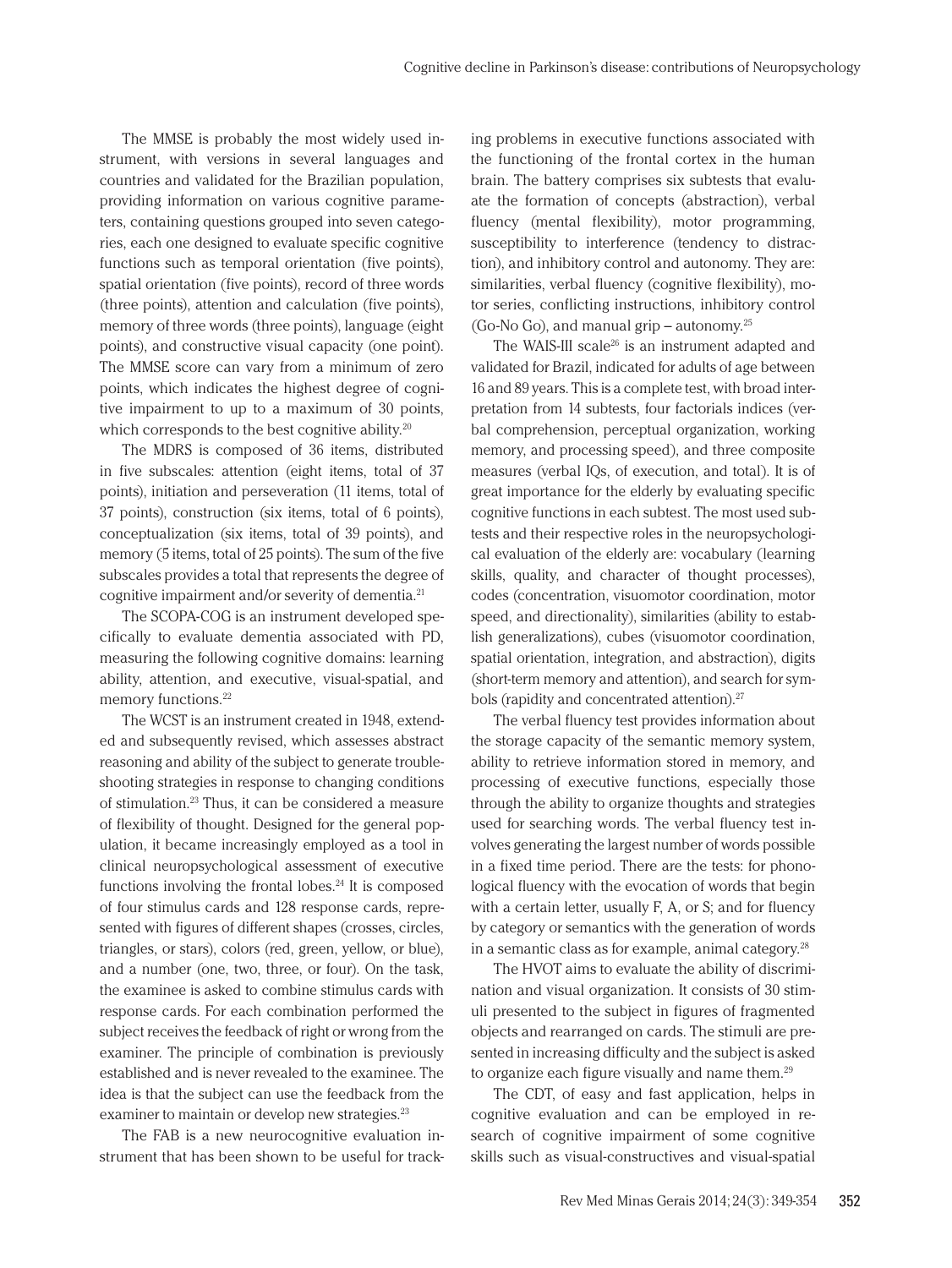functions, symbolic and graphomotor representation, auditory language, semantic memory, and executive functions. Deficiencies in these skills are possibly related to frontal temporoparietal cortex impairment.<sup>30</sup>

Among the cited instruments, MMSE and CDT are used by doctors in brief tracking, whereas the others are in the domain of the neuropsychologist.

The evaluation of PD progression is conducted from staging methods such as the Hoehn and Yahr scale (HY) and Unified Parkinson's Disease Rating Scale (UPDRS), widely used in clinical routine neurological evaluations for the determination of possible treatments.

### NEUROPSYCHOLOGICAL REHABILITATION IN PD

The neuropsychological rehabilitation aims to improve the quality of life of patients and their families optimizing the use of functions, totally or partly preserved, through the teaching of compensatory strategies, acquisition of new skills, and adaptation to permanent losses. The rehabilitation process provides awareness to patients regarding their remaining capacities, leading to changes in self-observation, and the possibility of accepting their new reality.<sup>31</sup>The neuropsychological rehabilitation encompasses, in addition to cognitive rehabilitation – whose main focus is the improvement of cognitive functions by means of cognitive-training - the psychotherapy, establishment of a therapeutic environment, work with family members and protected education with patients, and may be developed by professionals of Occupational Therapy, Speech Therapy, Physiotherapy, Psychology, Pedagogy, and others.

#### FINAL CONSIDERATIONS

The abnormalities in PD are motor, cognitive, and behavioral. Among the effects of motor order affecting carriers are: body and face stiffening; resting tremor; standstill amid an action; festination (opposite trend of accelerated step, speech, and writing); difficulty of balance; inability to move, slower volunteer movements with loss of agility even in simple tasks, and automatic, among others.

In PD, it is noted that patients present alterations in memory, language, visual-spatial and executive functions capacity, emotional alterations, sleep, speech, and writing disturbances. The cognitive alterations in PD, in spite of the emphasis on motor alterations, have crippling effects leading to social isolation and low integration in everyday activities, with varying impact on quality of life.

The early recognition of alterations related to PD through appropriate neuropsychological instruments is essential, in particular with regard to cognitive loss and neuropsychiatric disorders, so that patients may be rehabilitated and treated preventively through pharmacology and cognitive rehabilitation that stimulate the use of these functions.

#### REFERENCES

- 1. Menezes MS, Teive HAG. Doença de Parkinson. Rio de Janeiro: Guanabara Koogan; 2003. 372 p.
- 2. Organização Mundial de Saúde. Envelhecimento ativo: um Projeto de Saúde Pública. *In*: Anais do 2º Encontro Mundial das Nações Unidas sobre Envelhecimento. Madri: OMS; 2002.
- 3. Andrade LAF. Estratégia no tratamento do paciente com início precoce. In: Andrade LAF, Barbosa ER, Cardoso F, Teive HAG. Doença de Parkinson: estratégias atuais de tratamento. 2ª ed. São Paulo: Segmento Farma; 2006. p.65-97.
- 4. Thanvi BR, Munshi S, Vijaykumar NLOTC. Neuropsychiatric nonmotors aspects of Parkinson's disease.Postgrad Med J. 2003; 79:561-5.
- 5. Galhardo MMAMC, Amaral AKFJ, Vieira ACC. Characterizing cognitive disorders in Parkinson's disease. Rev CEFAC. 2009; 11(Sup l2):251-7.
- 6. Braak H, Del Tredici K, Rüb U, de Vos RA, Jansen Steur EM, Braak E. Staging of brain pathology related to sporadic Parkinson's disease. Neurobiol Aging. 2003; 24(2):197-210.
- 7. Rosso ANZ, Nicaretta DH, Mattos JP. Anatomoclinical correlation in Parkinson's disease. Rev Bras Neurol. 2008; 44(4):41-7.
- 8. Teive HA. Neuroproteção: fatos, mitos e quimeras. *In*: Andrade LAF, Barbosa RE, Cardoso F, Teive HAG. Doença de Parkinson: estratégias atuais de tratamento. 2ª ed. São Paulo: Segmento Farma; 2006. p. 17-35.
- 9. Mckeith IG. Diagnosis and management of dementia with Lewy bodies: third report of the DLB consortium. Neurol. 2005; 65:1863-72.
- 10. Juri C, Viviani P, Chaná P. Features associated with the development of non-motor manifestations in Parkinson's disease. Arq Neuropsiquiatr. 2008; 66(1):22-5.
- 11. Silberman CD, Laks J, Rodrigues CS, Engelhardt E. A review of depression as a risk factor in Parkinson's disease and the impact on cognition. Rev Psiquiatr. 2004; 26(1):52-60.
- 12. De Lau LM, Schipper CM, Hofman A, Koudstaal PJ, Breteler MM. Prognosis of Parkinson disease: risk of dementia and mortality. The Rolterdam Study. Arch Neurol. 2005; 62:1265-9.